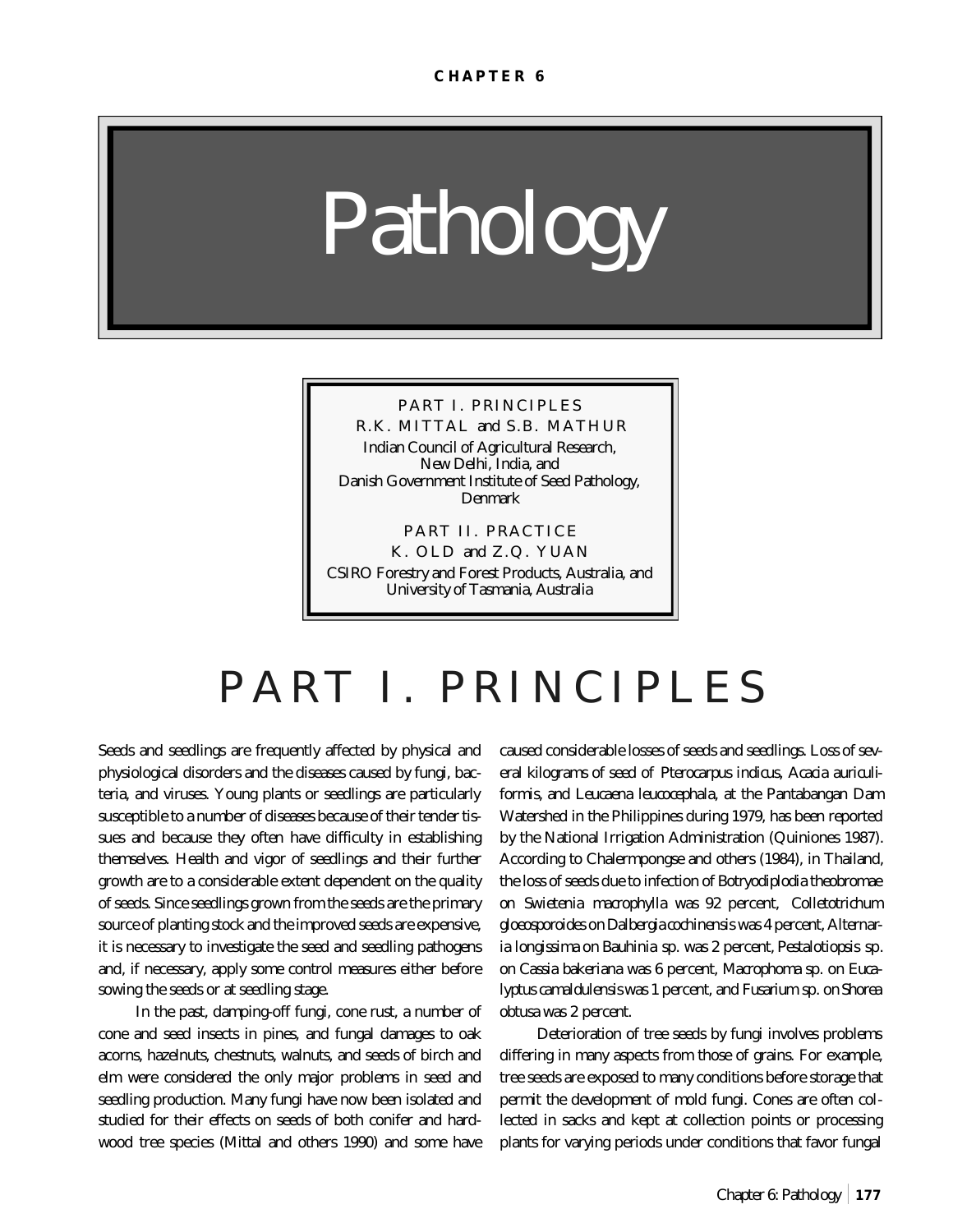development prior to seed extraction. After extraction, the seeds are dried and stored for varied periods until used in field or nursery. Hence, it is important to know the characteristics of fungi associated with important species, what damage they cause, where and when and under what circumstances the damage occurs, and what can be done to prevent the damage.

The science of tree seed pathology is still very young. The occurrence and distribution of most of the tree seed pathogens is well realized but there is very little understanding of their impact on seed production, seed quality, and seed viability. Interest in these problems has been growing steadily in the past few decades, but recently this interest has changed into serious concern mostly because of the problems encountered in the renewal and management of the forests, which are a major resource worldwide. Some information about the characteristics of seed-borne fungi is now available but is mostly related to temperate tree species. Therefore, in discussing the tropical tree seeds this information will also be briefly discussed at times for reference.

## **FUNGI OF FOREST TREE SEEDS**

Fungi associated with tree seeds vary in different host species, in different regions, and in different years. Many of them are molds and develop on the seed surface only; some cause internal infections too. Nearly all seeds carry spores of various microscopic fungi either on the surface or within the seed. A superficial mycoflora is almost always found because of the ready adhesion of spores to the uneven surface of the seeds. Although the number of spores occurring varies considerably, as in Norway spruce and Scotch pine, it can be as high as 50 to 150,000 spores, and, in some seedlots, several hundred thousand spores per 1 g seed (Urosevic 1961). Under favorable conditions, some spores germinate, the mycelium penetrating into the cotyledons of the seed and feeding on the embryo.

Several kinds of fungi can be associated with tree seeds. Thus, there are species causing decay and reducing the germination of stored seeds, species attacking germinating seeds and seedlings, and other species that are more or less harmless, or at least appear to be so. Present knowledge does not permit precise separation of individual species of fungi occurring on seeds. However, it is clear that many species usually considered as unimportant and harmless can cause considerable damage under certain conditions, for example: unsuitable storage conditions, seeds of poor quality (immature, low vigor, or heavily molded), unsuitable growing conditions (involving moisture, temperature, or aeration), etc. Therefore, while evaluating the importance of these fungi, it is essential to consider the biology of the individual species of fungi.

Depending upon their location, the seed-borne fungi can, in general, be classified in two groups: externally seedborne and internally seed-borne. The first group includes species of *Botryosphaeria, Botrytis, Fusarium, Mucor, Phialophora, Rhizopus*, and *Trichothecium.* They are not usually host specific and may involve more than one species. Some of the wellknown internally seed-borne fungi include species of *Alternaria, Aspergillus, Botrytis, Botryodiplodia, Caloscypha, Cephalosporium, Fusarium, Phoma, Schizophyllum,* and *Sirococcus*. These may cause deterioration of seed quality and pre- or post emergence mortality of seedlings (Singh and Mathur 1993).

Urosevic (1961) provided instructions for health testing of oak acorns, including a key for distinguishing fungi from acorns, and divided the acorn mycoflora into two groups: (i) parasites and semiparasites such as *Ciboria batschiana, Ophiostoma spp., Gloeosporium quercinum, Phomopsis quercella, Cytospora intermedia, Botrytis cinerea,* and *Pestalotia* sp.; and (ii) sparophytes including *Alternaria, Aspergillus, Fusarium, Penicillium, Trichoderma*, and others.

Based upon their pathogenicity, Sutherland (1995) classified the seed-borne fungi of conifers as (i) saprophytes or weak pathogens; (ii) pathogens such as the cold fungus *Caloscypha fulgens* which consistently kills seeds; (iii) pathogens mainly important as seedling pathogens, e.g. *Sirococcus conigenus;* and (iv) fungi, e.g. *Fusarium* spp., whose pathogenicity depends upon factors including fungus species and pathogenic strain, and host and host stress.

## **DISEASES AND DAMAGES BY SEED-BORNE FUNGI**

Symptoms of seed-borne diseases are usually divided into preand post emergence damping-off. The former consists of reduced emergence and decay of the radicle just emerged from the seedcoat; the latter is subdivided into root rot, cotyledon rot, and basal stem rot after the seedlings emerge from the soil. Reduction in seed germination, decay and loss of viability of seeds during storage, and the diseases of seedlings are among the major problems wrought by fungal pathogens.

#### **GERMINATION REDUCTION**

Inhibition of coniferous seed germination by widespread contaminators (Garbowski 1936, Rathbun-Gravatt 1931, Ten Houten 1939) and through artificially inoculated fungi (Fish-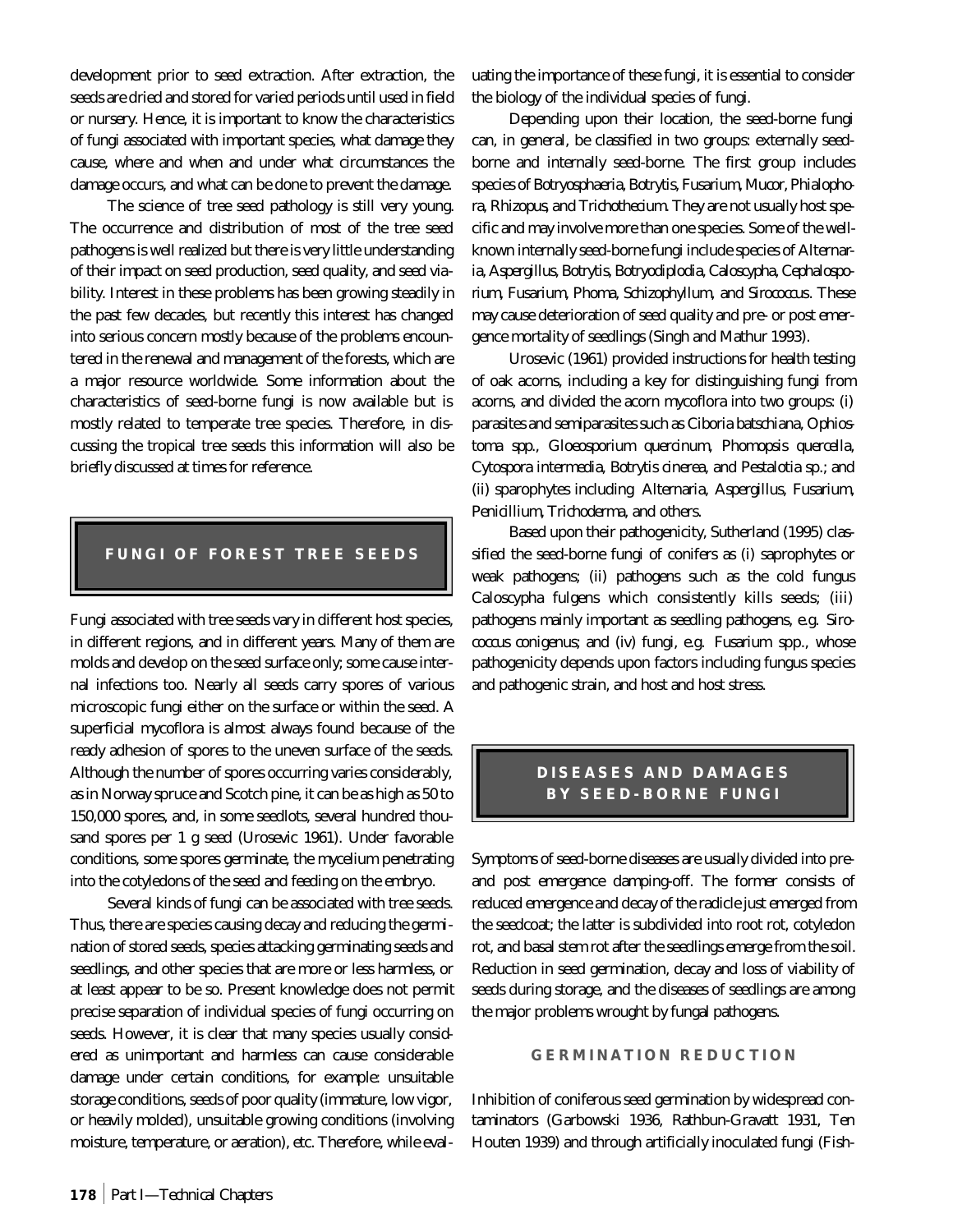er 1941, Timonin 1964) has been reported. Huss (1956) observed that the molding had virtually no effect on pine seeds of high viability, but poor quality seeds suffered a substantial reduction of germination. It has also been observed that the destruction of seeds largely depended on their growth rate, and as germination progressed, the resistance to destruction increased (Gibson 1957). The extremely common and numerous species of mold fungi, viz. species of *Mucor, Rhizopus, Trichothecium, Botrytis, Penicillium*, and others, which colonized the surface of *Quercus* acorns or got into the surface tissues, were found of secondary importance in the loss of germinability of acorns (Potlaichuk 1953). Gibson (1957), however, reported that the saprophytic fungi, viz. *Aspergillus* spp., *Mucor* spp., *Rhizopus* sp., *Trichoderma* sp., and *Cladosporium* sp., of the seedcoat microflora could, under favorable conditions, invade tissues of the germinating seeds and kill the seedlings of *Pinus patula*. The seedcoat microflora could thus be directly responsible for the weakening of seed vigor, predisposing it to the attack of soil-borne pathogenic fungi. Shea (1957) supported the view and mentioned that the influence of molds on seeds could vary considerably and their mere presence did not mean that they were harmful. However, Prisyazhnyuk (1960) mentioned that the greater the infection by fungi of seeds, the lower the germinability of seeds of *Pinus sylvestris, Larix sibirica, Picea abies,* and *Abies sibirica*. Rowan and De Barr (1974) observed extensive molding of three seed lots of slash pine during germination tests. Following the standard testing procedures, the seeds were cracked individually and almost 90 percent of them were found full, although the germination ranged from 31 to 79 percent only. *Fusarium solani* was obtained from the ungerminated seeds.

Out of the 12 *Fusarium* isolates tested through inoculation on *Pinus patula* seeds (Pawuk 1978), 3 reduced germination, whereas 9 increased percent damping-off but did not affect seed germination or seedling growth. *Leucaena* seeds infected by *Colletotrichum graminicola* failed to germinate, and if the infection was carried to the nursery, seedlings under moisture stress succumbed to the damping-off disease (Quiniones 1987). *Botryodiplodia theobromae,* which causes black dry rot in mahagony (*Swietania macrophylla*) and caused 92 percent seed deterioration in Thailand (Chalermpongse and others 1984), did not affect germination but, after potting in the nursery, the rot developed during the hardening-off period of seedlings (Quiniones 1987).

Stratification, also known as moist cold prechilling of seeds, is commonly used to break dormancy in seeds, and to attain vigorous, speedy, maximum, and uniform germination for laboratory testing and green house and nursery sowing (Wang 1986). It is a common practice for most conifer and several hardwood seeds. Sutherland (1979) reported spread of

*Caloscypha fulgens* on seeds of several conifer species at low (3 to 5 °C) temperatures of stratification. The fungus mummifies the seeds, resulting in poor germination. Mittal and others (1987) observed the development and spread of fungi on *Pinus strobus* seeds during stratification. These fungi, generally, did not lower seed germination but diseased the germinants.

## **DECAY AND LOSS OF VIABILITY DURING STORAGE**

Large quantities of high-quality seeds are required annually for artifical regeneration. In view of the lack of uniformity and predictability of cone and seed crops, bulk quantities of seeds are collected in good seed years and stored for use in intervening years to ensure a continuous supply of seeds for annual production of planting stock and for direct seeding. Storability of seeds is dependent upon temperature, time, relative humidity, and method of storage, as well as the moisture content of, and initial fungal inoculum on, seeds to be stored. Improper storage of cones, as reported by Shea (1960), caused heating of cones as a result of biological activity and these cones suffered more damage by fungi. Sixty percent of the *Pinus sylvestris*seeds stored in sacks; about 30 percent of seeds stored in boxes, bins, and tin drums; and only 10 percent stored in hermetically sealed vessels were infected with various fungi (Prisyazhnyuk 1960).

*Quercus* acorns lost up to 70 percent of their germination capacity during storage due to fungal infections (Potlaichuk 1953). Achenes of *Platanus occidentalis* stored at 2°C showed no loss in germinability even after 7 months at 20 and 30 °C; however, germinability decreased and most fungi on achenes increased with increasing temperature, relative humidity, and time of storage (Fakir and others 1971).

In conifers, Lavender (1958)) found no loss in germination capacity of *Pseudotsuga menziesii* seeds stored in cones up to 4 months at normal fall temperatures in an unheated warehouse. Bloomberg (1969) reported that seeds in *Pseudotsuga menziesii* cones stored for 225 days under operational conditions were free of diseases but, during germination tests after extraction, up to 56 percent of them became diseased. Rediske and Shea (1965) observed significant reduction in the same seed viability when freshly picked cones of high moisture content (60 percent) were sacked and stored in outside bins in the fall. However, full viability of these seeds could be retained for 3 years when stored in sealed cones at 0 °F (Barton 1954). When the same seeds were stored in canvas bags, germination was somewhat reduced within 6 months, and severely reduced after 12 months of storage. Gordon (1967) advised refrigeration of extracted seeds of *Pseudotsuga menziesii* immediately after their removal from the cone, to inhibit further fungal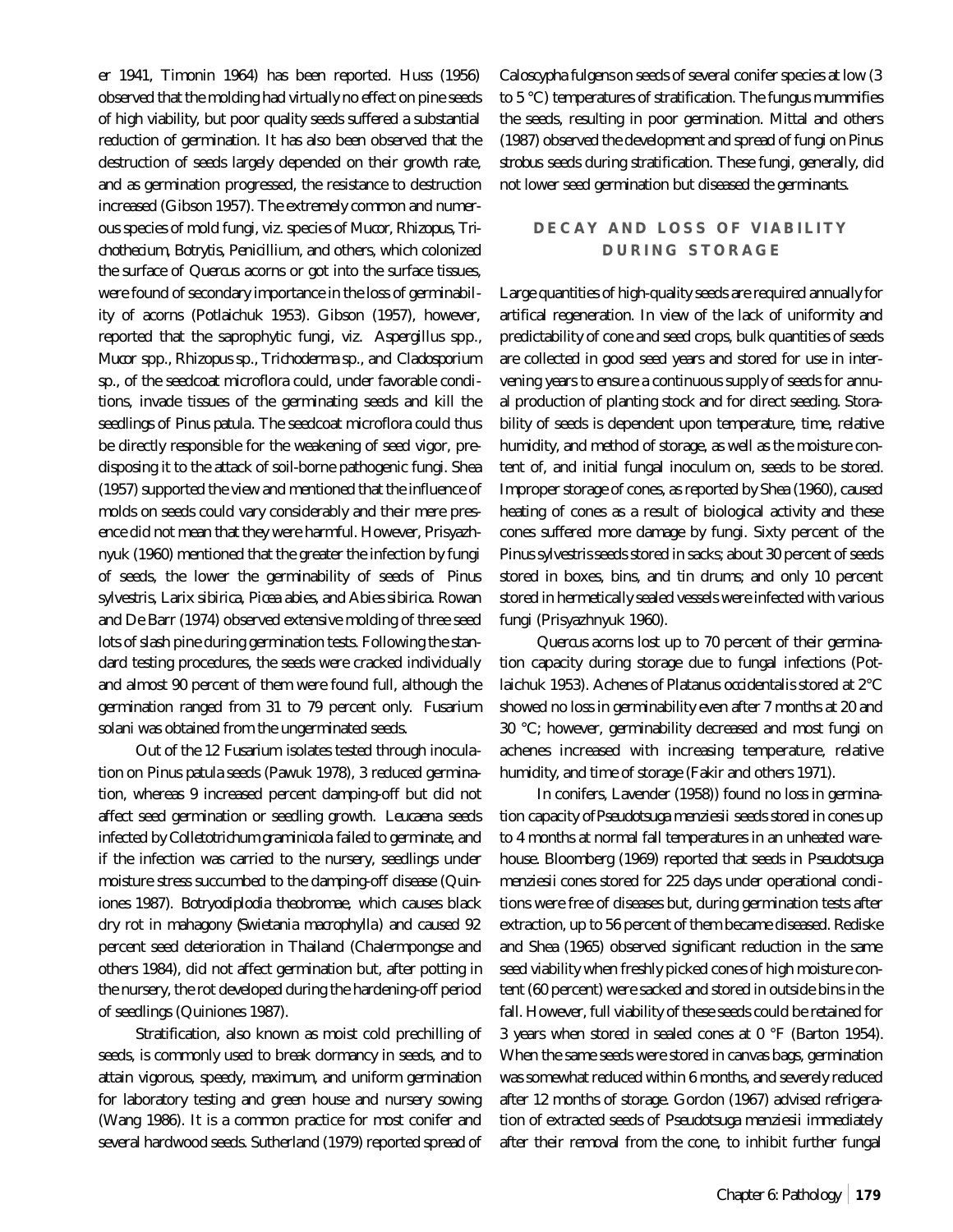activity within the seed. However, Rediske and Shea (1965) supported Schubert's (1960) observation on *Pinus monticola* seeds: that fungi remained active in pine seed at temperatures below the freezing point.

There have been suggestions for storing tree seeds at subfreezing temperatures to maintain their germinability (Willan 1985). Cryopreservation of seed germplasm at or near the temperature of liquid nitrogen has the potential for reducing deterioration of seed to such a low level that essentially perpetual preservation can be achieved (Stanwood 1985). However, based on artificial inoculations of *Fusarium sporotrichioides* and *Mucor hiemalis* on water-soaked *Pinus strobus* seeds before storing at -18, -80, -145, and -197 °C for 35 days, Mittal and Wang (1989) inferred that storing tree seeds at ultra-low temperatures will not eliminate contaminating fungal pathogens.

#### **SEEDLING DISEASES**

#### Damping-Off

Pre- and post emergence damping-off caused by various fungi are the most dangerous diseases affecting conifers as well as hardwood species. Quiniones (1987) reported establishment of *Fusarium solani*, a soil inhabitant, in the seeds of *Leucaena* and *Agathis* which caused post emergence damping off in the nursery and in the outplanted seedlings.

## Seedling Blight

*Sirococcus* blight caused by a seed-borne fungus *Sirococcus strobilinus* is an important disease of seedlings of several spruce and pine species, and of *Pseudotsuga menziesii* throughout the northern Temperate Zone (Sutherland 1985). In this case, the pathogen attacked very young seedlings, killing the primary needles from the base upward. Dead seedlings remained upright, and small, black pycnidia usually formed at the base of infected needles. Diseased seedlings usually occurred randomly, characteristic of seed-borne diseases.

#### Seedling Wilt

Another important disease transferred by seeds is the tracheomycosis wilting of plants (Urosevic 1964). This symptom can be elucidated as a reaction of the host to the irritation by the parasite wherein the typical blocking of trachae by thalli, and a yellowish brown, rubber-like substance filling the adjacent parenchymatous cells, are produced.

#### Others

Reduced seedling height and leaf symptoms (chlorotic and necrotic lesions and malformed leaves) are also sometimes observed in seedlings raised from the fungus-inoculated seeds of *Acer saccharum* (Janerette 1979), *Picea glauca,* and *Pinus strobus* (Mittal and Wang 1986, 1993).

## **TESTING OF SEED-BORNE FUNGI**

Seed-borne fungi testing includes isolation and study of fungi during cone collection and processing, seed extraction, processing, storage, germination, and seedling growth. Unlike with agricultural crops, methods for health testing of most forest tree seeds have not been standardized, and the testing is usually done using normal procedures of moist blotter and agar plates. Singh and Mathur (1993) have elaborated on the seed-health testing methods including direct observation, washing test and incubation methods (blotter and agar plate) for seeds, and seedling symptom test and growing-on test for seedlings. Some special methods like dilution plate method, ultrasound technique, isozyme patterns, seed tissue excision, seed sectioning, radiography, and ELISA technique have also been discussed. The ISTA recommendations for germination testing, which are more clearly available for agricultural crop seeds, are usually followed as standard practice. Seed size and, sometimes, unavailability of tree seeds in large quantities, makes it difficult to use large numbers of seeds in testing. Therefore, it is important to find out how many seeds of a tree species should be tested in how many replicates.

For many years it has been difficult to secure accurate, maximum germination of all viable seeds or achieve the true planting value of forest tree seeds. For example, the dormant nature of the seeds of *Abies balsamea, A.fraseri,* and other *Abies* species, which required a moist prechill treatment of 21 to 28 days or more at 3 to 5 °C, together with fungal contamination and growth during the 2-month overall test duration, have been responsible for sometimes erroneous, erratic, or negative germination results. Another problem generally encountered in seed testing involves seed pretreatment. For this purpose, Wall (1974) and several others used 0.1-percent mercuric chloride solution for 2 minutes, following the ISTA recommendations for seed-health testing of agricultural crop seeds. Wall (1974) also used 0.5-percent sodium hypochorite solution for 2 to 3 minutes for surface sterilization of diseased red pine seedlings. Mittal (1995) recommended treatment with 2-percent sodium hypochlorite solution for 10 minutes for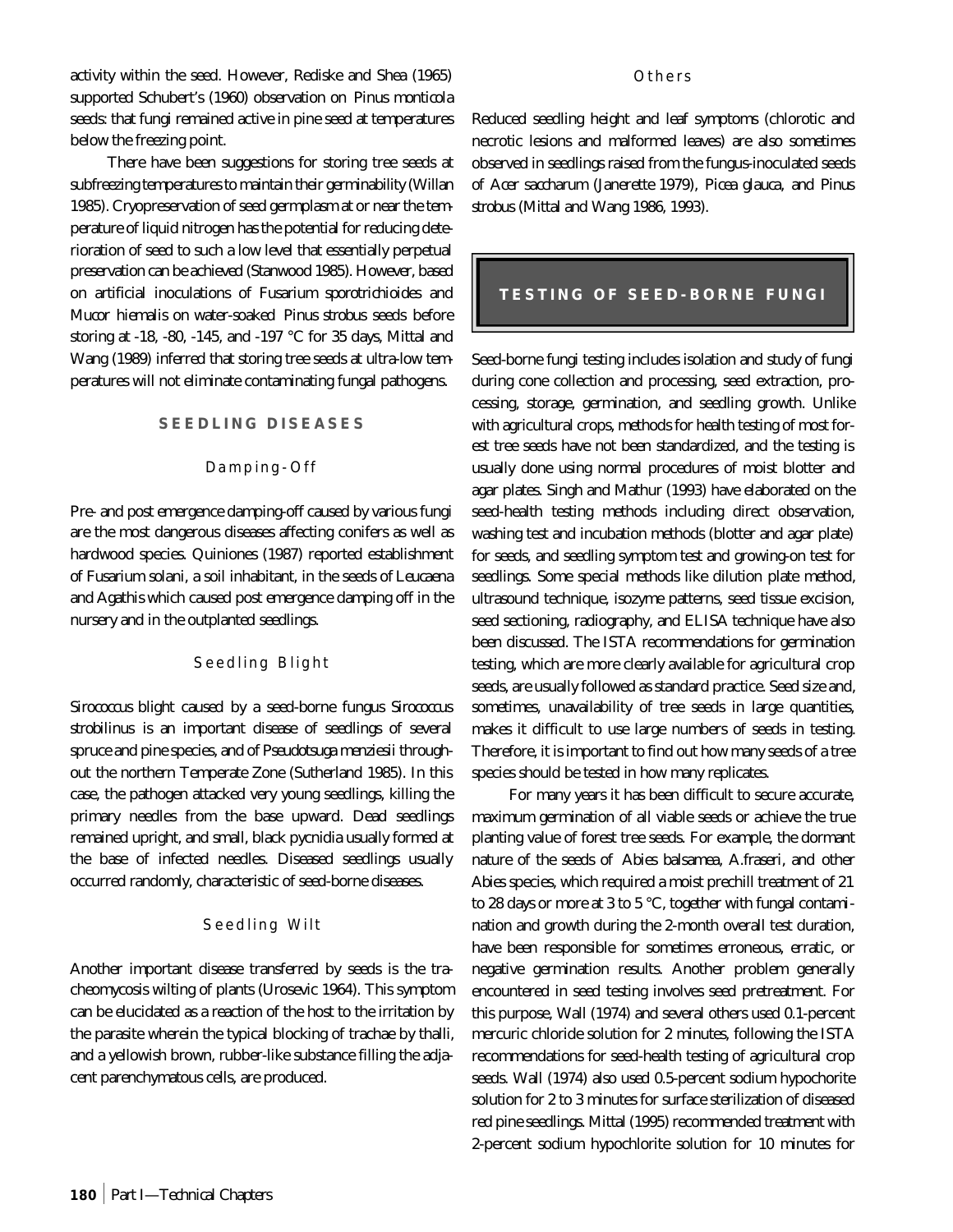*Picea glauca* and *Pinus strobus* seeds for greenhouse sowing as well as for laboratory testing. Thus, there existed different opinions on the type and duration of treatment that seeds should receive before testing.

For testing pathogenicity through artificial inoculation of seeds with some seed-borne fungi, different methods for seed inoculations are employed. Several workers have attempted rolling of seeds on fresh fungal cultures, whereas others used spore suspensions. At several platforms, a controversy existed over the method of inoculation and the testing environment, which need to be standardized for different types of seeds.

The reduction of germination under conditions of artificial infection does not correspond exactly to the reduction of germination that occurs under conditions of natural infection. Under natural conditions, the various microorganisms on seeds interact within themselves and with the microorganisms present in the soil or growing media. Such an interaction is often even antagonistic, which affects the ability of individual microorganisms to develop rapidly and to infect seeds. Often, in artificial inoculation studies, the conditions for facilitating microbial growth are provided. This suggests a need for testing the pathogenicity of various fungi in natural soils or growing media under greenhouse or field conditions (Mittal and Wang 1990).

# **FACTORS AFFECTING DEVELOPMENT AND SPREAD OF SEED-BORNE FUNGI**

#### **ABIOTIC FACTORS**

#### Collection, Extraction, and Processing

The time, place, and method of collection of cones or seeds, and their subsequent handling during transport, extraction, and processing, affect the development and spread of mycoflora on tree seeds. It is generally presumed that cones and seeds acquire various fungi, including molds, while they are still on trees. *Pinus pinea* cones contained discolored, powdery seeds, in some of which the kernel was still sound but in others was blackened and completely destroyed by the grayish mycelial growth of *Alternaria alternata* (Sibilia 1927). Similarly, a pathogen *Coniothyrium* sp., established itself in and on the *Betula aleghanensis* seed before it fell to the ground (Shigo and Yelenosky 1963). However, Salisbury (1955) and Prisyazhnyuk (1960) reported that most of the individual seeds from tightly closed cones of conifers were completely free from molds. Seeds should be extracted from the cones immediately after harvest to minimize seed infection from the microbial population already present on cones.

The later the oak acorns were collected from the fields, the more infected they were with fungi (Potlaichuk 1953). *Penicillium, Fusarium, Alternaria,* and *Trichothecium roseum* were found to be the most common fungi during acorn development. Development of *Cladosporium herbarum*, which was frequently encountered on the acorns in the first and last samples during their development, depended on the amount of rainfall; the highest occurrence was during the period of heavy rainfall.

Dewinging of the seeds can lead to considerable reduction in germination, presumably through damage to the testa and subsequent fungal invasion (Gordon 1967, Harding 1952, Huss 1956, James and Genz 1981). While studying the fungi associated with seeds of *Picea glauca* and *Pinus strobus* during cone processing and seed extraction, Mittal and Wang (1987) observed that the contamination occurred and spread during air drying and seed extraction processes, and that considerably more fungi occurred on both types of seeds after they were left on the forest floor for 15 days. Mojtahedi and others (1978) found that the wash water was a source of fungus contamination when fresh, uncracked pistachio nuts were tested for *Aspergillus flavus* and aflatoxin before and after a commercial washing treatment.

#### Storage Conditions

The moisture content of seeds, initial fungal inoculum on seeds, and the method of storage, all affect the spread of fungi on seeds during storage. Full viability of extracted Douglas fir seeds was retained for 3 years when stored in sealed cans at 0 °F. However, when stored in canvas bags, germination was somewhat reduced within 6 months and seriously reduced after 12 months (Barton 1954). Significant reduction in Douglas fir seed viability when freshly picked cones of high moisture content (60 percent) were sacked or stored in outside bins in the fall, was observed by Rediske and Shea (1965). Immediate gentle drying or refrigeration maintained viability.

While orthodox seeds, which can tolerate low moisture content and low storage temperatures and, therefore, can be stored successfully for often longer periods, the recalcitrant tree seeds are fast-perishable. Their high moisture content and storage often at ambient or relatively higher temperatures help in establishing several storage fungi. Fast deterioration of the recalcitrant seeds by these storage fungi is expected to be due to the debilitation of seeds caused by internal moisture stress generated within the cells or tissues, primarily as a result of the water-requiring process of vacuolation (Berjak 1996). This debilitation impaired phytoalexin synthesis by the seeds, facilitating proliferation of associated fungi or bacteria. Prevention of fungal activity during storage can be more easily achieved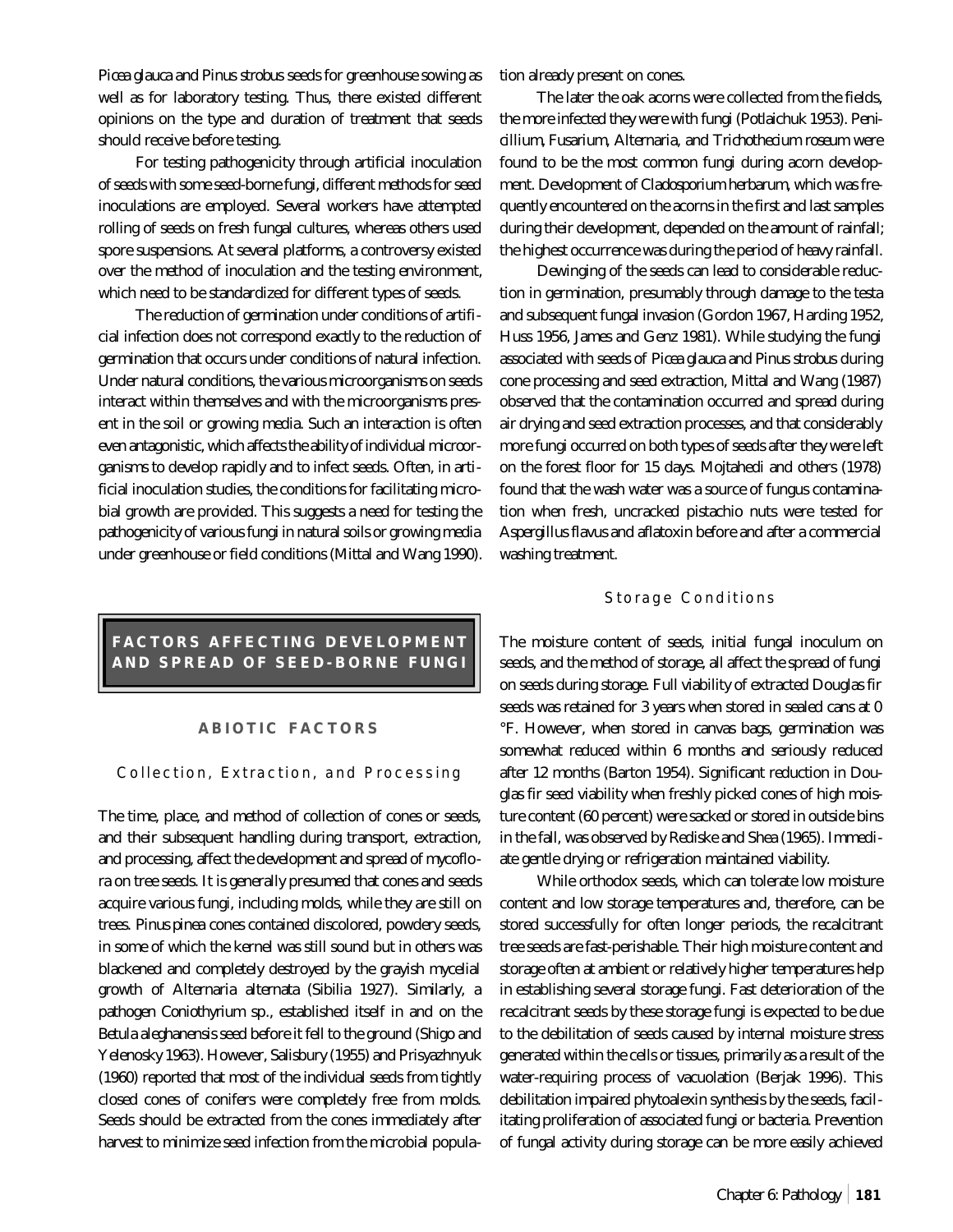by controlling the moisture content of the seeds than by controlling the storage temperature, because fungal activity is possible between  $-8$  °C and  $+80$  °C when the seed moisture content and the relative humidity of storage are high enough (Roberts 1972b). It is therefore important to find out the optimum moisture content and the storage temperature requirements for individual forest tree species.

## Stratification

The killing of viable seeds of some conifer species has been particularly serious during the long, cold, prechill treatment at 3 to 5 °C (Sutherland 1979). Mittal and others (1987) studied the development and spread of fungi on *Pinus strobus* seeds during stratification, though the former did not, usually, lower the seed germination in further testing. The prechilled seeds germinated vigorously and speedily, and therefore probably escaped the damages, supporting the views of Gibson (1957). However, some germinants failed to emerge completely from the seedcoat and others were damaged by top decays caused by *Alternaria alternata, Fusarium oxysporum*, and *Penicillium variabile* in the laboratory, possibly due to the high moisture content of the prechilled seeds and the high environmental temperature: the two important factors contributing to fungal development, spread, and infection (Mittal and Wang 1986). This suggested a need for treatment by some surface cleaning or sterilizing agent before stratifying the seeds, especially the highly dormant seeds.

## Cultural Practices

Surface-sterilized seeds with pierced testa sowed in normal moist soil completely failed to germinate, presumably due to invasion by soil saprophytes (Gibson 1957). It seems possible that the destruction of seeds was facilitated by the proximity of a relatively large food base, the seed reserves adjoining the small volume of living tissue.

Sitka spruce seeds incubated at 10 °C were highly susceptible to fungal attack because they remained dormant while the pathogen was growing at near its maximum rate (Salt 1967). Losses in nurseries are not necessarily related to the time taken for seedlings to emerge, but they are likely to be greater in places where fluctuations in temperatures over 10 °C are usually less prevalent. Losses are expected to increase with earlier dates of sowing. Autumn sowing is most unreliable because in warm soil, the seeds germinate early and escape damage, whereas in cold soil they do not germinate until the following spring, and suffer maximum loss.

Most soil mixes for containerized conifers contain vermiculite or perlite incorporated with sphagnum peat. This

type of mix is usually well drained and acidic, the two factors that help reduce diseases (James 1985). Major groups of pathogens associated with nursery diseases are species of *Fusarium* and watermolds, such as *Pythium* and *Phytophthora*. Although watermolds may be seed-borne, they are more often introduced into container nurseries through contaminated irrigation water. These fungi cause disease on very young seedlings, and are favored by poorly drained soil mixes and prolonged wet conditions in the greenhouse.

#### **BIOTIC FACTORS**

Fungal colonization of conifer seeds is facilitated by insects like seedbugs, and by squirrel damages to seeds (James 1985, Rowan and De Barr 1974, Sutherland 1979). Elaborating on the insect-fungal interaction during infection of oak acorns, Urosevic (1959) reported that at the time of oviposition, various fungi were introduced by the insects into the acorns. These fungi then penetrated into the mature acorn tissues. Death of the acorns was thus brought about not only by the damage caused by the larvae of the weevil, but also by fungi accompanying the weevil. The penetration of the acorn by the fungal mycelium entailed negative effects more rapidly and more injurious than did the maturation feeding of the larvae. Acorns thus affected might represent a dangerous focus of infectivity during both initial storage and long-term storage of the acorns.

## **MANAGEMENT OF SEED PATHOGENS**

## **SEED COLLECTION, PROCESSING, AND STORAGE**

Collection of seeds from healthy, disease-free areas or orchards; collection from healthy trees, healthy cones or acorns at the appropriate time; collection from tree and not from ground or from squirrel caches, etc.; transport of cones or seeds in wellaerated, clean, dry containers or bags; avoiding damage to seeds during extraction and processing; and use of optimum seed extraction and storage conditions, all need be studied for different forest tree species and considered for prevention of fungal infections on seeds.

#### **SURFACE TREATMENT**

Although adverse effects on seed germination have sometimes been reported, seed treatment with sterilants to reduce or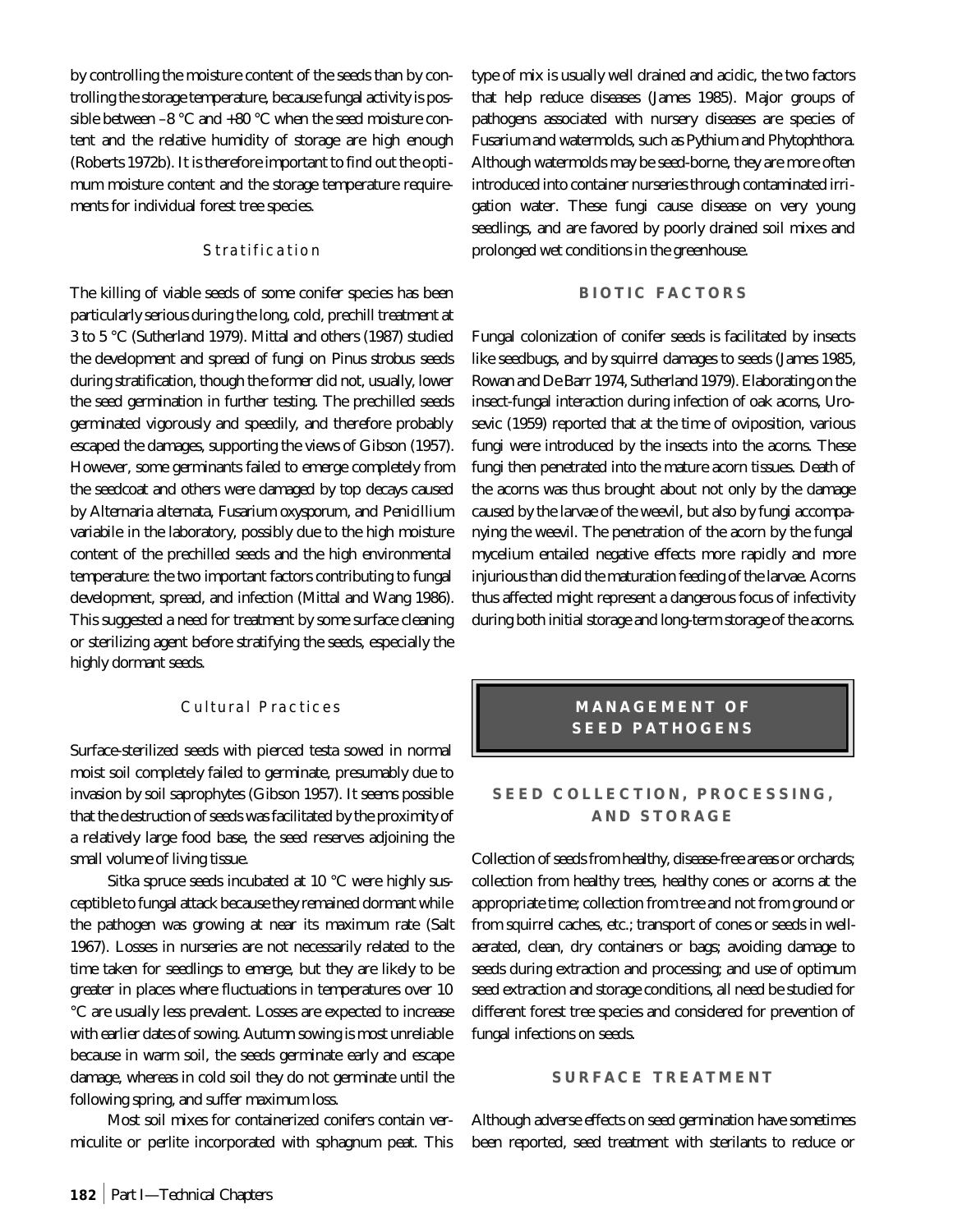eliminate fungal contamination has been considered necessary for production of healthy seedlings at several nurseries. For sterilizing conifer seeds with minimal stimulation or retardation to them, an immersion of the seeds in a commercial detergent followed by treatment with 30-percent hydrogen peroxide has been recommended (Gordon 1967). Hydrogen peroxide treatment (30 percent for 45 minutes) improved the total germination from 47 to 80 percent and from 25 to 61 percent in the 2, poor-quality, unstratified seeds of *Pinus taeda* (Mason and Van Arsdel 1978). Water treatment at 57 °C for 10 minutes was found quite effective in eliminating large numbers of seed-borne fungi of *Pinus roxburghii* and *P. wallichiana* (Munjal and Sharma 1976). Delatour and others (1980) also suggested hot water (44 °C for 8 hours) soak treatment for killing *Ciboria batschiana* in *Quercus* acorns.

### **CHEMICAL CONTROL**

Coating seeds with a repellent against birds and small rodents, and a fungicide against damping-off has been a common practice in forest tree nurseries at several places. Although a lot of literature on chemical seed treatment control of seed-fungi has accumulated, most studies were made on conifers. The sulphuric acid treatment to *Araucaria excelsa* seeds, which has been prescribed by quarantine regulations against *Cryptospora longispora,* was found effective in eradicating the seed-borne fungi but the acid was detrimental to seed germination (Khan and others 1965). A 70 to 75 percent dust of PCNB applied to the seed of balsam, Fraser, and grand firs gave excellent control (100 percent) of *Rhizoctonia solani* without any injury to the germinating seedlings. Mittal and Sharma (1981), based on their observations with different tree species (*Cedrus deodara, Eucalyptus citriodora, E. hybrid, Pinus roxburghii, P. wallichiana,* and *Shorea robusta*), suggested that Brassicol, Bavistin SD, and Dithane M-45, as seed dressers, could be used to effectively control most of the common seed-borne fungi of these tree species. For control of a common fungus, *Aspergillus niger,* on the seeds of *Shorea robusta*, seed treatment with Bavistin SD or Brassicol was most effective (Mittal and Sharma 1982).

Effective control of several fungi, such as *Botryodiplodia theobromae, Colletotrichum gloeosporoides, Fusarium* spp., *Macrophomina phaseolina, Pestalotia* sp., *Phoma* sp., and *Phomopsis* sp., on the seeds of *Acacia auriculiformis, Albizzia* spp., *Gmellia arborea*, *Leucaena leucocephala*, several *Pinus* spp*., Pithecelobium dulce, Pterocarpus indicus, Cedrella odorata,* and *Grevillea robusta,* has been successfully achieved through the combined use of Benlate (0.15 percent) and Dithane M 45 (0.15 percent) (Cortiguerra 1985, Pacho 1985).

Seed treatments with oil, talc, and dye have also been found beneficial but much less so than treatment with Thiram (a fungicide) for Sitka spruce (*Picea sitchensis*) (Salt 1967).

Since detrimental effects of chemical seed treatment on seed germination and seedling quality have also been reported (James 1983), it is desirable that lower concentrations, which should not be phytotoxic, be tried. Kozlowski (1986) reported that Captan at concentrations up to 2500 ppm did not affect seed germination of *Pinus resinosa;* however, concentrations of 500 ppm or higher injured roots, stems, and cotyledons within 13 days. Root injury consisted of collapse of root hair cells, epidermal cells, and cortical cells, and the cotyledon injury included the collapse of epidermal and mesophyll cells. Similar observations were made earlier by Cram and Vaartaja (1956) and Vaartaja (1964).

#### **LEGISLATION**

Vigorous implementation of the seed laws, such as the Seed Acts and Seed Certification Programmes for quality evaluation and management, and the standards for seed collection, extraction, storage, and movement, is needed to avoid the seed problems.

## **CONCLUSION**

There is an increasing awareness worldwide that unless we intensify efforts at gene conservation, reforestation, and intensive forest management, serious depletion of the world's forests will result. Although reforestation is recognized as an essential activity, an adequate supply of seeds of high quality and high genetic potential is often a limiting factor in many countries. This emphasizes the need for organized seed production and seed research to resolve many problems related to reforestation.

Several fungi have been studied on tree seeds; they vary in different host species, in different regions, and in different years. Even the detrimental effects to seeds during germination and storage, and to seedlings in nurseries, vary in different host species and environments. With the favorable environment in the Tropics, viz. high atmospheric temperatures coupled with high humidity, damage to seeds and seedlings is greater there. Biotic factors like squirrel and seedbug damages, and abiotic factors like time and method of collection, shipment, extraction, processing, testing, and storage of seeds, all affect the occurrence of fungi in seeds. Improvement in these practices, use of surface sterilants and/or fungicides, and following legislated practices like quarantine will help in the worldwide management of seeds.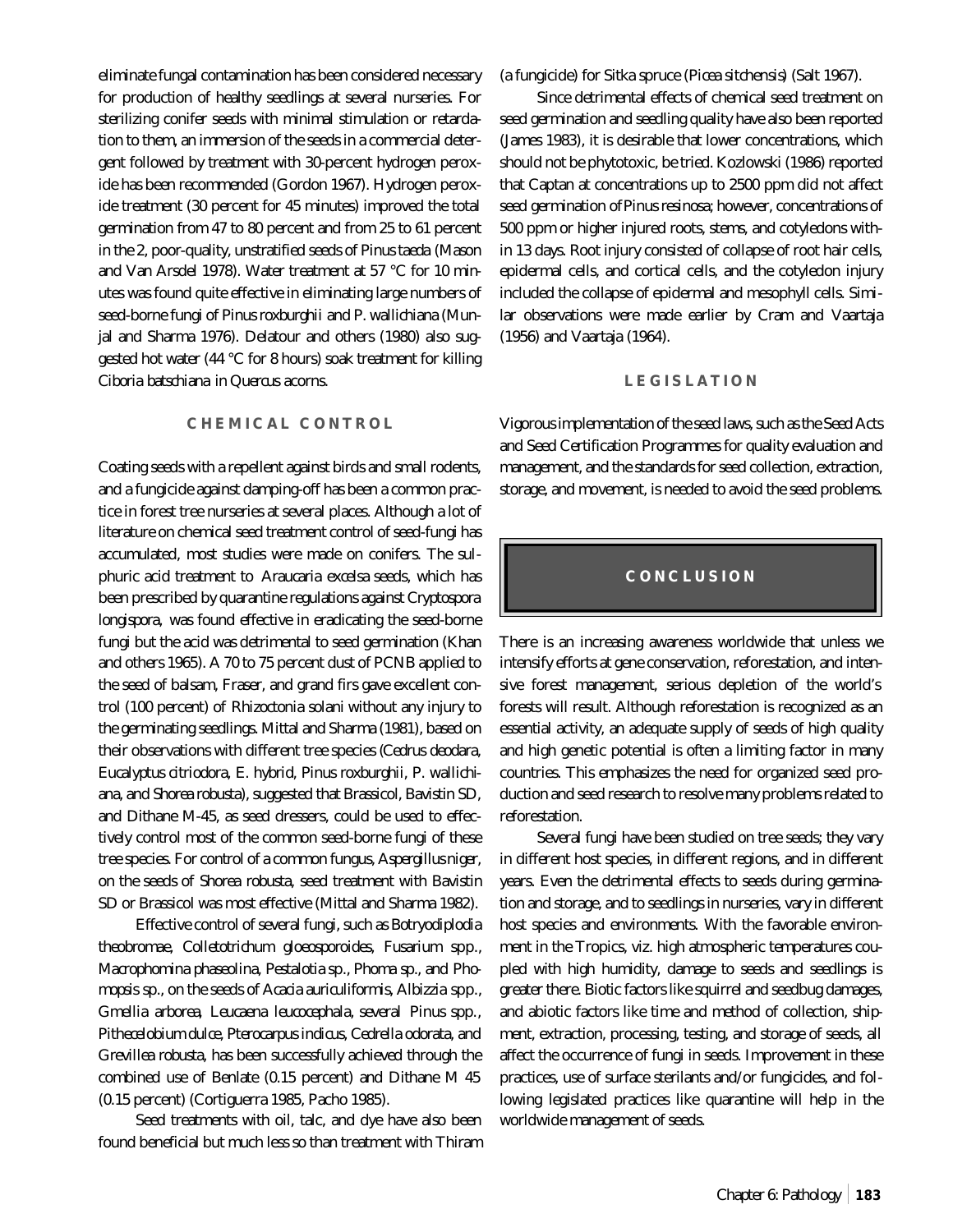# PART II. PRACTICE

Australia is the origin of a unique and extensive resource of tree and shrub species which have proven to be of great value for the establishment of plantations in many parts of the world. Examples include approximately 5 million ha fastgrowing eucalypt plantations in Brazil; the *Acacia mangium* resource, almost 1 million ha, recently established in Indonesia; *Acacia saligna,* planted extensively in north Africa and the Middle East as a fodder tree; *Acacia colei,* planted around villages in semiarid Niger to provide edible seed to supplement inadequate diets (Harwood 1994), and the extensive plantings of *Casuarina equisetifolia* on sandy shorelines of southern China and Vietnam for typhoon protection and a wide range of timber and nonwood benefits (Nguyen 1996).

Although Australian native trees, especially eucalypts, have been grown as exotics for more than a century, the area of plantations has expanded rapidly during the last 30 years. This expansion has been driven by the development of hardwood pulp as a major international commodity to meet the increasing demand for paper, and the widespread adoption of Australian trees for community forestry in Asia and parts of Africa. Having evolved in a continent characterized by climatic extremes and infertile soils, Australian native trees have proved to be well adapted to cultivation as multipurpose trees on degraded soils and provide a wide range of products including timber, poles, fuel, and oils.

The Australian Tree Seed Centre (ATSC), part of CSIRO Forestry and Forest Products, has acted for 35 years as a national seed bank, supplying seed to researchers in Australia and over 100 other countries. The seed originates in natural forests but over the last decade ATSC has been complementing these collections with seed-orchard seed. Seed orchards have been established in tropical and temperate Australia, and in several overseas countries in southern and Southeast Asia and Oceania, in collaboration with a wide range of agencies.

In 1987 research was initiated by ATSC to investigate the presence of fungal pathogens in stored seed. Although seed dispatched overseas by ATSC is routinely treated to meet the phytosanitary requirements of the recipient country, there was little information on the seed pathology of the three most important Australian native genera grown in plantations, domestically and overseas, namely *Eucalyptus, Acacia,* and *Casuarina.*

This contribution to the chapter on seed pathology reviews the world literature on the seed pathology of those eucalypts, acacias, and casuarinas which are grown on a significant scale as plantation species in the tropics, and highlights some issues related to quarantine and the movement of pathogens internationally.

# **STORAGE FUNGI AND SEED-BORNE PATHOGENS**

Most seeds carry spores of various fungi, either on the surface or within the tissues, and counts as high as 150,000 spores per tree seed have been reported (Anderson 1986). Some seedborne fungi can cause the death of seeds and seedlings whereas other fungi, for example species of *Aspergillus, Penicillium, Chaetomium, Rhizopus,* and *Trichoderma,* which are the genera most often isolated from seed samples of a wide range of species (Mohanan and Sharma 1991, Yuan and others 1990), are saprophytes. If improperly stored, the growth of saprophytic fungi on seed can drastically reduce viability, but with a few exceptions, e.g. *A. niger* (Yuan and others 1997), they are rarely implicated in causing the death of seedlings.

Much of the literature on seed-borne fungi of these three tree genera consists of lists of fungal species with little information as to their pathogenic status. There are relatively few reports in the literature where isolation of putative pathogens from seed of eucalypts, acacias, and casuarinas has been complemented by inoculation tests to establish their pathogenicity. Some examples where this has been carried out include Bhawani and Jamaluddin (1995) who tested the pathogenicity of *Curvularia lunata* to *Acacia nilotica*; Harsh and others (1992) who found that a *Verticillium* sp. present in seed samples caused a post-emergence damping-off of seedlings; Saxena (1985) who investigated seedling mortality of *Eucalyptus* sp.; and Yuan and others (1990) who isolated 25 fungal genera representing at least 38 species from seed lots of *Acacia* spp., *Casuarina* spp., and *Eucalyptus* spp. and tested the pathogenicity of 14 fungal species by inoculating *A. auriculiformis, C. cunninghamiana,* and *E. camaldulensis*. A similar study was subsequently carried out on 10 seedlots of *E. pellita,* a tree species of increasing importance for plantations in the humid Tropics (Yuan and others 1997).

# **EUCALYPTUS SEED MYCOFLORA AND SEED-BORNE PATHOGENS**

Lists of fungi isolated from samples of eucalyptus seed are often included with records from a range of other tropical tree species (table 1). Examples include Mohanan and Sharma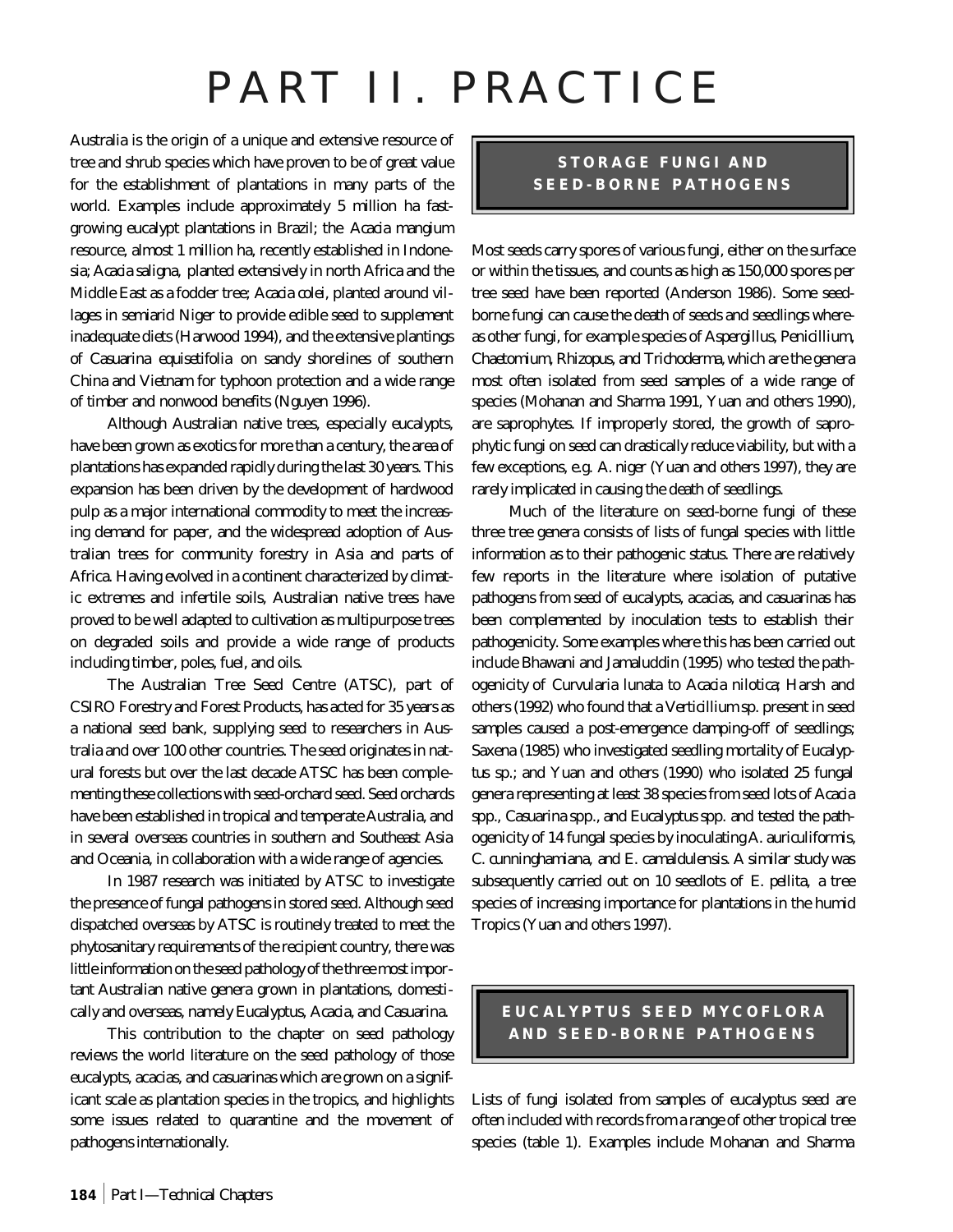# **Table 1** Pathogenic Fungi Associated with Tropical Eucalypt Seeds

| <b>Fungus</b>               | <b>Host</b>       | Country            | Reference(s)             |
|-----------------------------|-------------------|--------------------|--------------------------|
| Botryodiplodia sp.          | E. grandis        | <b>Uruguay</b>     | Mittal and others, 1990  |
| <b>Botrytis cinerea</b>     | E. grandis        | India              | Mohanan and Sharma, 1991 |
| Colletotrichum sp.          | E. citriodora     | India              | Mohanan and Sharma, 1991 |
| Coniella australiensis      | E. pellita        | <b>Australia</b>   | Yuan and others, 1997    |
| Curvularia eragrostidis     | E. alba           | <b>Thailand</b>    | Pongpanich, 1990         |
|                             | E. pellita        | <b>Australia</b>   | Yuan and others, 1997    |
| Curvularia fallax           | E. pellita        | <b>Australia</b>   | Yuan and others, 1997    |
| Curvularia geniculata       | E. tereticornis   | India              | Reddy and others, 1982   |
| Curvularia inequalis        | E. citriodora     | India              | Mittal and others, 1990  |
| Curvularia lunata           | E. camaldulensis  | <b>Thailand</b>    | Pongpanich, 1990         |
|                             | E. grandis        | <b>Thailand</b>    | Pongpanich, 1990         |
|                             | E. tereticornis   | <b>Thailand</b>    | Pongpanich, 1990         |
|                             | E. globulus       | India              | Mohanan and Sharma, 1991 |
|                             | E. grandis        | India              | Mohanan and Sharma, 1991 |
|                             | E. tereticornis   | India              | Mohanan and Sharma, 1991 |
|                             | E. camaldulensiss | <b>Australia</b>   | Yuan and others, 1990    |
|                             | E. grandis        | <b>Australia</b>   | Yuan and others, 1997    |
|                             | E. pellita        | <b>Australia</b>   | Yuan and others, 1997    |
| Curvularia pallescens       | E. alba           | <b>Thailand</b>    | Pongpanich, 1990         |
|                             | E. camaldulensis  | <b>Thailand</b>    | Pongpanich, 1990         |
|                             | E. robusta        | <b>Thailand</b>    | Pongpanich, 1990         |
|                             | E. globulus       | India              | Mohanan and Sharma, 1991 |
|                             | E. grandis        | India              | Mohanan and Sharma, 1991 |
| Curvularia pubescens        | E. citriodora     | India              | Mittal and others, 1990  |
| Curvularia senegalensis     | E. camaldulensis  | <b>Australia</b>   | Yuan and others, 1990    |
|                             | E. nitens         | Australia          | Yuan and others, 1990    |
|                             | E. pellita        | <b>Australia</b>   | Yuan and others, 1997    |
| Curvularia verruculosa      | E. grandis        | India              | Mohanan and Sharma, 1991 |
| Cylindrocladium clavatum    | E. tereticornis   | India              | Mohanan and Sharma, 1991 |
| Drechslera australiensis    | E. grandis        | India              | Mohanan and Sharma, 1991 |
|                             | E. tereticornis   | India              | Mohanan and Sharma, 1991 |
|                             | E. pellita        | Australia          | Yuan and others, 1997    |
| Drechslera halodes          | E. saligna        | India              | Reddy and others, 1982   |
|                             | E. tereticornis   | India              | Reddy and others, 1982   |
| Drechslera rostrata         | E. grandis        | India              | Mohanan and Sharma, 1991 |
|                             | E. tereticornis   | <b>India</b>       | Mohanan and Sharma, 1991 |
| Fusarium equiseti           | E. grandis        | India              | Mohanan and Sharma, 1991 |
|                             | E. tereticornis   | India              | Mohanan and Sharma, 1991 |
|                             | E. deglupta       | <b>Philippines</b> | Mittal and others, 1990  |
| <b>Fusarium moniliforme</b> | E. camaldulensis  | <b>Thailand</b>    | Pongpanich, 1990         |
|                             | E. grandis        | India              | Mohanan and Sharma, 1991 |
|                             | E. tereticornis   | India              | Mohanan and Sharma, 1991 |
|                             | E. grandis        | <b>Uruguay</b>     | Mittal and others, 1990  |
|                             |                   |                    |                          |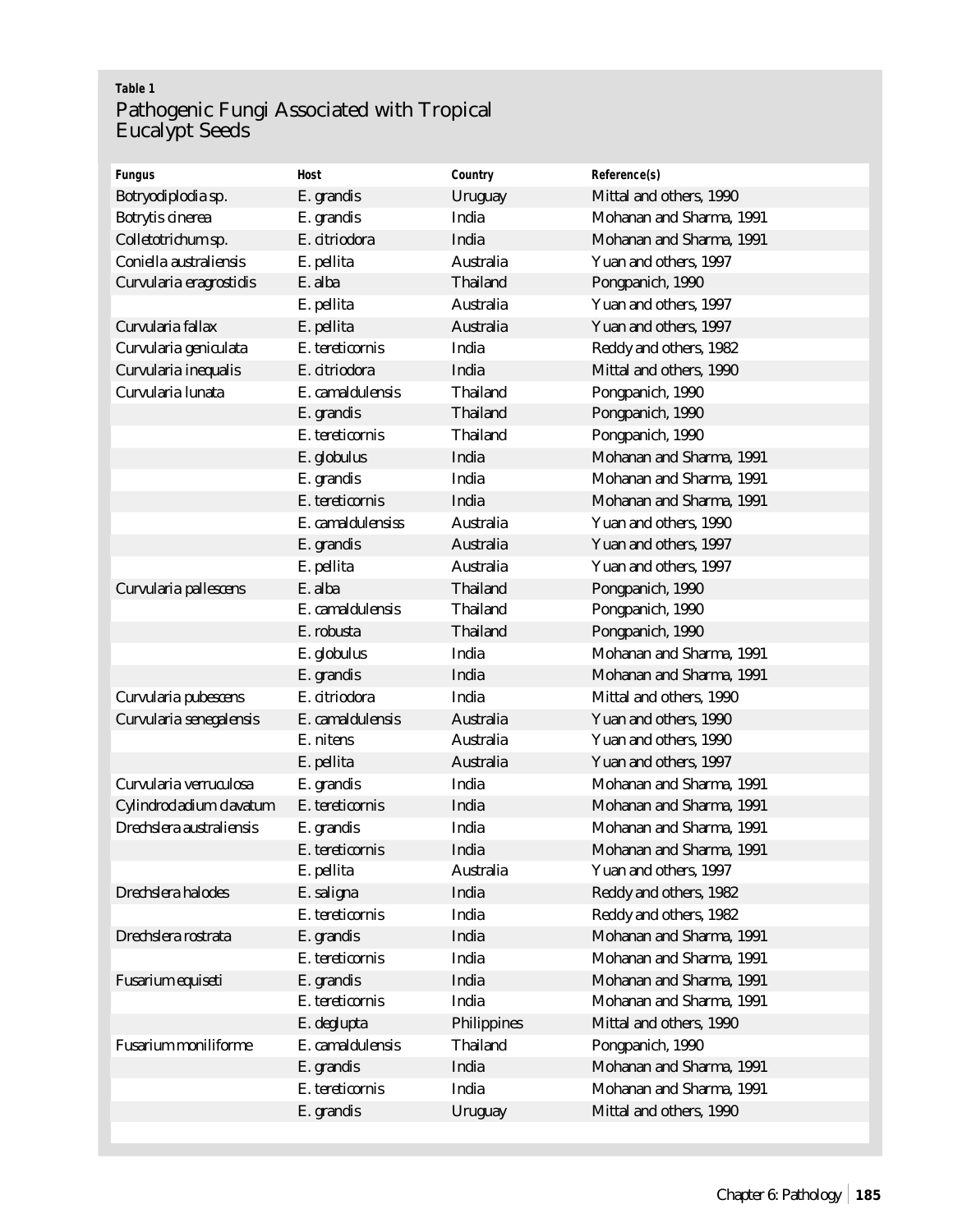#### **Table 1 (continued)**

| <b>Fungus</b>              | <b>Host</b>      | Country          | Reference(s)             |
|----------------------------|------------------|------------------|--------------------------|
| <b>Fusarium oxysporum</b>  | E. deglupta      | <b>Thailand</b>  | Mittal and others, 1990  |
| <b>Fusarium</b> poae       | E. alba          | India            | Mohanan and Sharma, 1991 |
| <b>Fusarium semitectum</b> | E. camaldulensis | India            | Mohanan and Sharma, 1991 |
|                            | E. camaldulensis | Egypt            | Mittal and others, 1990  |
| <b>Fusarium solani</b>     | E. citriodora    | India            | Mittal and others, 1990  |
| Fusarium sp.               | E. camaldulensis | Australia        | Yuan and others, 1990    |
|                            | E. pellita       | <b>Australia</b> | Yuan and others, 1997    |
| Harknessia fumaginea       | E. pellita       | <b>Australia</b> | Yuan and others, 1997    |
| Harknessia hawaiiensis     | E. pellita       | Australia        | Yuan and others, 1997    |
| Macrophomina phaseolina    | E. grandis       | India            | Mohanan and Sharma, 1991 |
|                            | E. tereticornis  | India            | Mohanan and Sharma, 1991 |
| Macrophomina sp.           | E. camaldulensis | <b>Thailand</b>  | Pongpanich, 1990         |
| Pestalotiopsis disseminata | E. pellita       | Australia        | Yuan and others, 1997    |
| Pestalotiopsis funerea     | E. alba          | India            | Mittal and others, 1990  |
|                            | E. grandis       | <b>Uruguay</b>   | Mittal and others, 1990  |
| Pestalotiopsis mangiferae  | E. tereticornis  | India            | Reddy and others, 1982   |
| Pestalotiopsis neglecta    | E. pellita       | Australia        | Yuan and others, 1997    |
| Phomopsis sp.              | E. citriodora    | India            | Mohanan and others, 1991 |
| Ramularia sp               | E. crebra        | Australia        | <b>Drake</b> , 1974      |
|                            | E. melanophloia  | Australia        | Drake, 1974              |
| Verticillium albo-atrum    | E. grandis       | India            | Mohanan and others, 1991 |
| Verticillium sp.           | E. grandis       | <b>Uruguay</b>   | Mittal and others, 1990  |
|                            | E. hybrid        | India            | Harsh and others, 1992   |

(1991), who also highlighted issues of seed collection processing, storage, seed health testing, treatment and certification and indicated where improvement was needed; Agmata (1979), who provided the first list of tree seed-borne fungi in the Philippines; Mittal and others (1990), who compiled a world checklist of microorganisms associated with tree seed; and Richardson (1983) who provided an annotated list of seed-borne diseases. Lists of seed mycoflora for *Eucalyptus spp*. alone are provided by Sharma and Mohanan (1980), Tiwari and Sharma (1981), and Reddy and others (1982).

Several authors have demonstrated pathogenesis of seedborne fungi, either by isolation of putative pathogens from both seed and blighted seedlings, or by inoculation studies. Mittal (1986) and Mittal and Sharma (1982) studied the mycoflora of *Eucalyptus* hybrid (predominantly *E. tereticornis*) and *E. citriodora* (syn. *Corymbia citriodora*) and also the means of controlling pathogenic fungal species. Saxena (1985) detected 30 species of fungi on seed of *E. grandis* and related seedling mortality to seed mycoflora, and Michail and others (1986) reported on fusarium postemergence damping-off of *Eucalyptus*spp. and its control. Four potentially pathogenic species, *A. niger, Fusarium* sp., *Penicillium canadense,* and *Rhizopus oryzae,* were found on seed of *E. citriodora* (Mittal and Sharma 1982). Drake (1974) found that a species of *Ramularia* infected unopened capsules of *E. crebra* and *E. melanophloia* while still borne on the tree, and caused up to 50-percent sterility.

Yuan and others (1990) inoculated *E. camaldulensis* seed with 14 putative pathogens isolated from seed and recorded seedling emergence compared to controls. All fungi except *Botrytis cinerea and Cytospora* sp. reduced emergence, with *Fusarium, Curvularia,* and *Pestalotiopsis* spp. being the most pathogenic. In a later study with *E. pellita* (Yuan and others 1997), *A. niger, Dreschlera australiensis, Harknessia fumaginea,* and *Pestalotiopsis disseminata* all reduced germination and/or caused seedling mortality postemergence compared to controls. *Coniella australiensis*, a widespread leaf pathogen of eucalypts, was also isolated for the first time from seed. It was suggested that these fungi may have originated from leaf debris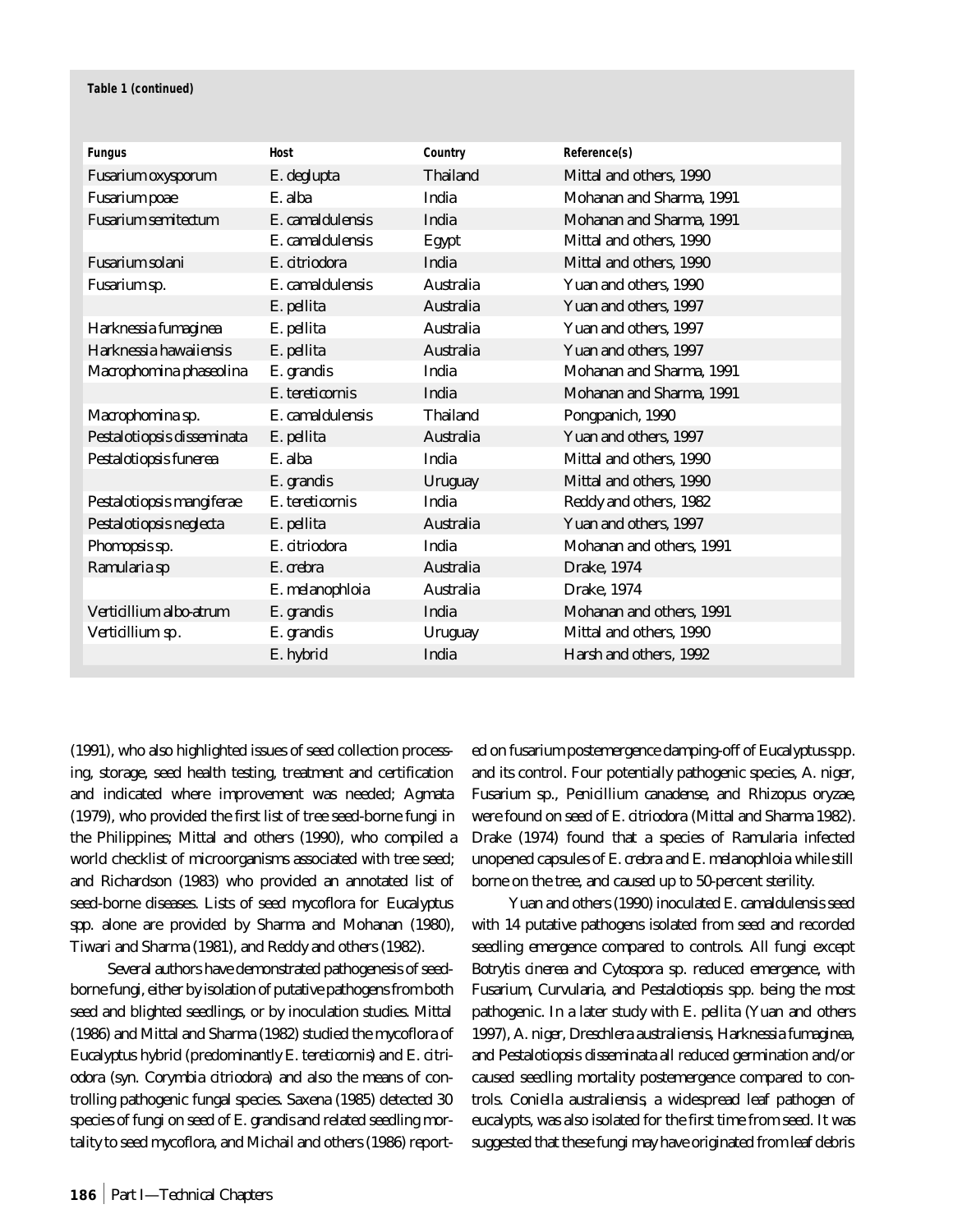within the samples and that such tissue offers a possible means for dissemination of foliar and stem pathogens with seed.

# **RISKS FROM THE DISSEMINATION OF PATHOGENS WITH EUCALYPT GERMPLASM**

In a publication outlining technical guidelines for the safe movement of germplasm of *Eucalyptus* (Ciesla and others 1996), 32 pathogenic fungi were listed as being associated with eucalyptus seed. A revised list is given as table 1. All these fungi are generally regarded as being widely distributed geographically, and the presence of such pathogens in seed lots represents little in the way of quarantine hazard. Foliar pathogens, such as *Mycosphaerella* spp., *Kirramyces* spp., and *Aulographina* sp. (which are specialized pathogens found in most parts of the world where eucalypts are grown) were either absent from seed lots or escaped detection. It can be reasonably assumed that these pathogens have originated in Australia and have been disseminated internationally with seed or vegetative plant material, perhaps many decades ago. Another possibility is that fungal pathogens of Myrtaceae, which are widely grown as crop plants, e.g. guava and cloves; or form part of the indigenous flora, e.g. in Southeast Asia, South America, and Africa; could adapt as pathogens of eucalypts and may pose a threat to a wide spectrum of native vegetation if introduced in Australia. The occurrence of guava rust, *Puccinia psidii,* on eucalypts in South and Central America (Ferreira 1983) has created a particular risk as the fungus is damaging to eucalypt plantations. Stringent controls are in place governing the importation of eucalypt seed to Australia from South America.

## **ACACIA SEED MYCOFLORA AND SEEDBORNE PATHOGENS**

As noted above for eucalyptus, records of the mycoflora of seeds of *Acacia* spp. are commonly combined with lists for other tree species (Dayan 1986). In a recent report on surveys of tropical acacia diseases by Old and others (1997b) some reference is made to seedling diseases, notably those recorded in Thailand (Pongpanich 1997), but the emphasis of the report is on diseases of plantations and native stands.

There are very few reports in the literature of seed-borne

fungi causing diseases of acacia seedlings. *Curvularia lunata* has been recorded by Bhawani and Jamaluddin (1995) as causing shoot dieback of seedlings of *A. nilotica.* This fungus has been recorded previously from seed of *A. auriculiformis* and recently from *A. crassicarpa* and *A. aulacocarpa*. Several of the pathogens recorded by Mohanan and Sharma (1988) as causing diseases of exotic acacias in India are putative seed-borne organisms. Table 2 lists plant pathogenic species recorded on seed lots of tropical acacias.

Yuan and others (1990) inoculated *A. auriculiformis* with the same 14 seed-borne fungi used to inoculate eucalypt seed, with similar results. *Fusarium*spp., *Dreschlera* sp., *Curvularia* spp., and *Pestalotiopis* spp. caused the most severe preemergence blight of inoculated seedlings. An unpublished study of the mycoflora of *A. aulacocarpa, A. auriculiformis, A. crassicarpa,* and *A. mangium* seed by Yuan and others (1997) has indicated the presence of *Botryodiplodia* (syn*. Lasiodiplodia*) spp., *Curvularia* spp., *Dreschlera* spp., *Fusarium* spp., and *Pestalotiopsis* spp.

The lists of pathogenic fungi on acacia trees in native stands and plantations in northern Australia and in India presented by Old and others (1997a) and Sharma and Maria Florence (1997) include species of *Pestalotiopsis, Phoma, Phomopsis, Lasiodiplodia,* and *Curvularia,* which can be seedborne. The detailed etiology, however, of the diseases of acacias recorded in both reports is largely unknown. Old and others (1997a) gave a brief account of a severe disease outbreak on *A. mangium* in 1992 in northern Australia caused by a *Cercospora* spp. The pattern of disease incidence suggested that the origin of the outbreak was in the nursery where seedlings were raised, and plants grown from seed imported from Papua New Guinea initially showed the highest level of disease. Although severe damage occurred in several plantations, the disease was present at very low levels during the following year and was undetectable subsequently. Detailed analysis of all seed lots used in the plantings failed to isolate *Cercospora* sp. (Old and others 1993). In view of several well-known examples of seed-borne *Cercospora* spp., this could have been the origin of the disease. Alternatively, the pathogen is indigenous and occurring undetected on native *Acacia* species in the region.

## **RISK FROM THE DISSEMINATION OF ACACIA PATHOGENS WITH GERMPLASM**

As with eucalypts, the species recorded so far on the seed of tropical acacias are regarded as being already widely distrib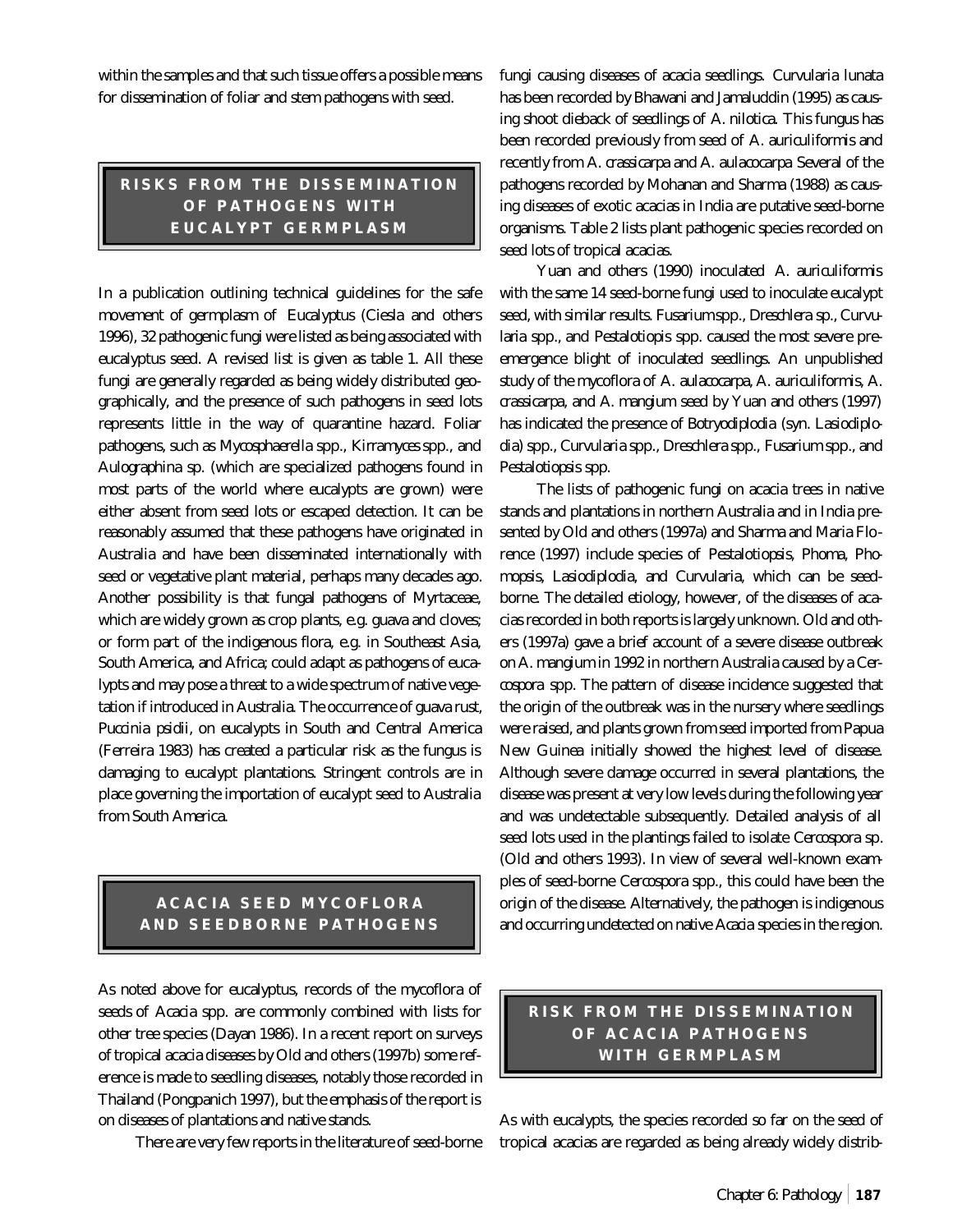uted throughout the regions where tropical acacias are grown. Also, they are generally pathogens with a broad spectrum of hosts. Unlike eucalypts, the seed of many acacia species are relatively large (10 mg to 1 g) and the presence of retained floral parts such as the aril offers niches for the carriage of saprophytic growth of facultative pathogens. (Table 2)

The recent report of an international workshop on diseases of tropical acacias (Old and others 1997b) gave an account of the status of a range of pathogens and the diseases they cause in Australia, India, and Southeast Asia. The stimulus for the workshop was the rapid expansion of plantations of tropical acacias, especially in Indonesia, Malaysia, and Thailand. Every year several tons of seed of *A. mangium*, the most widely grown species, are collected from native stands or seed orchards and dispatched between countries of the region. There seems little doubt that this practice carries significant risk of transporting pathogens on seed or associated plant debris. The practice of immersing seeds in boiling water prior to sowing to break dormancy may reduce the likelihood of chance contaminants being spread, but there is an urgent need for more information on the diseases of these species and the possibilities of seed-borne spread.

# **CASUARINA SEED MYCOFLORA AND PATHOGENS**

There is very little information in the literature on seed-borne diseases of tropical *Casuarina* spp. Mittal and others (1990) listed 18 fungi associated with *C. equisetifolia*, 10 of these being putative pathogens (table 3). Sahai and Mehrotra (1982) examined the mycoflora of forest tree seeds including *Casuarina* (species not stated) but only one of those recorded (*Fusarium semitectum*) can be regarded as a putative pathogen. Yuan and others (1990) sampled the mycoflora of *C. equisetifolia* seed but recorded only four recognized pathogens including *A. niger, Botrytis cinerea, Curvularia senegalensis,* and *Pestalotiopsis* spp. *Alternaria alternata, B. cinerea, Pestalotiopsis spp.,* and a *Phoma spp.* were isolated from *C. cunninghamiana*. The most useful summaries of diseases of *Casuarina* are those of Mohanan and Sharma (1989, 1993). In the latter publication they noted that information on seedling diseases in India is meager despite the raising of casuarina seedlings in that country for nearly a century. They reported that the soil-borne pathogens *Rhizoctonia solani* and *Macrophomina phaseolina* are the main pathogens of seedlings. Of these, *M. phaseolina* has been listed as seed borne but is actually a very common soil-borne fungus with a very wide geographical distribution, causing the well-known charcoal root rot of a broad range of tree species (Srivastava and Kalyani 1990).

Of more interest to seed pathology is the record by Mittal and others (1990) of *Phomopsis casuarinae* as being seed borne. This is a well-known pathogen, recorded in Portugal (Dos Santos 1966) and in India (Mohanan and Sharma 1993). The fungus causes stem cankers and foliar lesions, and is probably more severe on stressed trees, sharing this characteristic with *Botryosphaeria* spp (Pongpanich and others 1996) and *Trichosporum vesiculosum* (Mohanan and Sharma 1993, Narayanan and others 1996). Table 3 presents a list of diseases of Casuarina for which an association with seed has been established or may be inferred.

## **RISKS FROM THE DISSEMINATION OF PATHOGENS WITH CASUARINA GERMPLASM**

One of the more significant diseases of *Casuarina equisetifolia* is the blister-bark pathogen *Trichosporum vesiculosum (nom. illegit.).* The status of this organism as a pathogen has been questioned (Boa and Ritchie 1995). However, Narayanan and Sharma (1996) and Narayanan and others (1996) summarized the available information which strongly points to the fungus being a damaging pathogen of stressed trees. The fungus spreads by production of very large quantities of sooty spores within blisters under the outer bark, which rupture to release spores. The etiology of the disease is imperfectly understood, but it is likely that wound infection is the major means of spread with further movement within an affected stand by root-to-root contact (Narayanan and others 1996).

Until 1994 the fungus was known as a pathogen of casuarina only in India (Bakshi 1951) and in Mauritius (Orian 1961). However, blister-bark disease has been found in central Vietnam (Sharma 1994) and was identified at two locations in Thailand in 1995 in replicate plantings of an international *Casuarina* provenance trial (Pongpanich and others 1996). The seed for this trial had originated in many countries, including India, and although there is no information as to the origin of the outbreak, it is possible that the fungus was seed borne. *T. vesiculosum* would not be detected by standard seed testing methods; however, its fecundity suggests that chance contamination of seed could have been the origin of the simultaneous appearance of this disease in two locations in Thailand separated by approximately 200 km. There is a need for further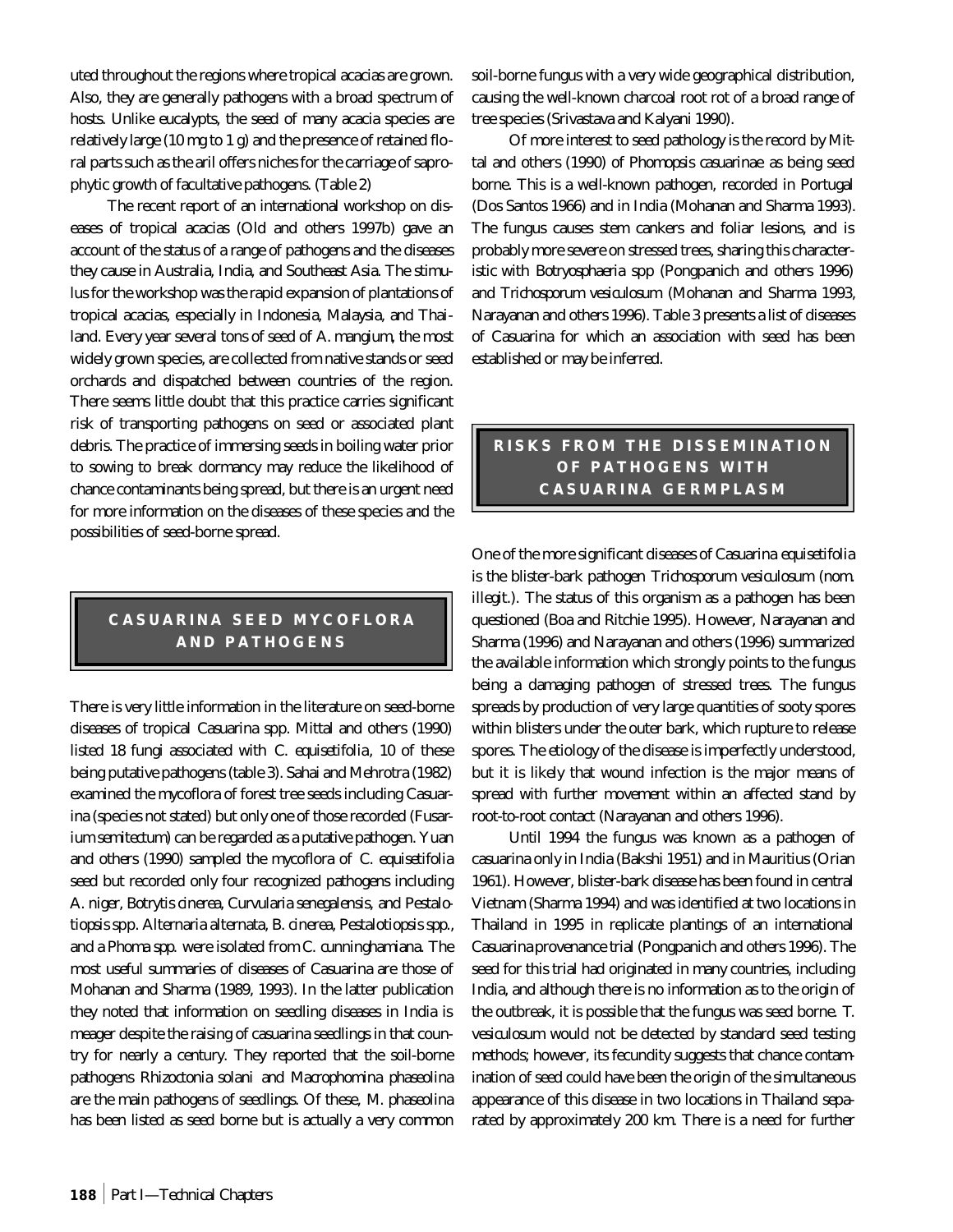# **Table 2** Pathogenic Fungi Associated with Tropical Acacia Seeds

| <b>Fungus</b>                                     | <b>Host</b>       | Country            | Reference(s)                   |
|---------------------------------------------------|-------------------|--------------------|--------------------------------|
| Botryodiplodia theobromae                         | A. confusa        | <b>Philippines</b> | Agmata, 1979                   |
| (syn. Lasiodiplodia theobromae) A. auriculiformis |                   | <b>Thailand</b>    | Chalermpongse and others, 1984 |
| Botryodiplodia sp.                                | A. auriculiformis | <b>Australia</b>   | Yuan and others, 1997          |
| Colletotrichum gloeosporioides A. auriculiformis  |                   | India              | Mohanan and Sharma, 1988       |
| Colletotrichum sp.                                | A. auriculiformis | <b>Thailand</b>    | Pongpanich, 1997               |
| Curvularia brachyspora                            | A. auriculiformis | <b>Thailand</b>    | Chalermpongse and others, 1984 |
| Curvularia eragrostidis                           | A. auriculiformis | <b>Australia</b>   | Yuan and others, 1997          |
| Curvularia lunata                                 | A. auriculiformis | <b>Australia</b>   | Yuan and others, 1990          |
|                                                   | A. catechu        | India              | Vijayan, 1988                  |
|                                                   | A. confusa        | <b>Philippines</b> | Agmata, 1979                   |
|                                                   | A. crassicarpa    | <b>Australia</b>   | Yuan and others, 1997          |
| Curvularia pallescens                             | A. auriculiformis | <b>Philippines</b> | Mittal and others, 1990        |
| Curvularia senegalensis                           | A. auriculiformis | Australia          | Yuan and others, 1990          |
| Curvularia sp.                                    | A. auriculiformis | <b>Thailand</b>    | Pongpanich, 1997               |
| Cylindrocladium sp.                               | A. auriculiformis | <b>Thailand</b>    | Pongpanich, 1997               |
| Diplodia sp.                                      | A. crassicarpa    | <b>Australia</b>   | Yuan and others, 1997          |
| Drechslera spp.                                   | A. auriculiformis | <b>Thailand</b>    | Pongpanich, 1997               |
|                                                   | A. crassicarpa    | Australia          | Yuan and others, 1997          |
| Fusarium equiseti                                 | A. catechu        | India              | Vijayan, 1988                  |
| <b>Fusarium moniliforme</b>                       | A. raddiana       | <b>Israel</b>      | Mittal and others, 1990        |
| <b>Fusarium oxysporum</b>                         | A. catechu        | India              | Vijayan, 1988                  |
| <b>Fusarium semitectum</b>                        | A. auriculiformis | <b>Philippines</b> | Mittal and others, 1990        |
|                                                   | A. auriculiformis | India              | Mohanan and Sharma, 1988       |
|                                                   | A. modesta        | India              | Mittal and others, 1990        |
| Fusarium solani                                   | A. catechu        | India              | Vijayan, 1988                  |
|                                                   | A. holosericea    | Australia          | Yuan and others, 1990          |
| Fusarium sp.                                      | A. auriculiformis | <b>Thailand</b>    | Pongpanich, 1997               |
|                                                   | A. auriculiformis | <b>Australia</b>   | Yuan and others, 1990          |
|                                                   | A. auriculiformis | Australia          | Yuan and others, 1997          |
| Hansfordia sp.                                    | A. auriculiformis | <b>Thailand</b>    | Pongpanich, 1997               |
| Helminthosporium sp.                              | A. mearnsii       | Australia          | Yuan and others, 1990          |
| Lasiodiplodia sp.                                 | A. auriculiformis | <b>Thailand</b>    | Pongpanich, 1997               |
| Pestalotia sp.                                    | A. mearnsii       | China              | Liu, 1988                      |
| Pestalotiopsis disseminata                        | A. auriculiformis | <b>Australia</b>   | Yuan and others, 1997          |
| Pestalotiopsis neglecta                           | A. auriculiformis | Australia          | Yuan and others, 1997          |
| Pestalotiopsis phoenicis                          | A. auriculiformis | <b>Australia</b>   | Yuan and others, 1997          |
| Pestalotiopsis sp.                                | A. auriculiformis | Australia          | Yuan and others, 1990          |
| Phoma sp.                                         | A. auriculiformis | India              | <b>Mathur, 1974</b>            |
|                                                   | A. auriculiformis | India              | Mohanan and Sharma., 1988      |
|                                                   | A. confusa        | <b>Philippines</b> | Agmata, 1979                   |
|                                                   | A. modesta        | India              | Mittal and others, 1990        |
|                                                   | A. raddiana       | <b>Israel</b>      | Mittal and others, 1990        |
|                                                   | Acacia sp.        | Egypt              | Mittal and others, 1990        |
| Phomopsis sp.                                     | A. auriculiformis | <b>Thailand</b>    | Pongpanich, 1997               |